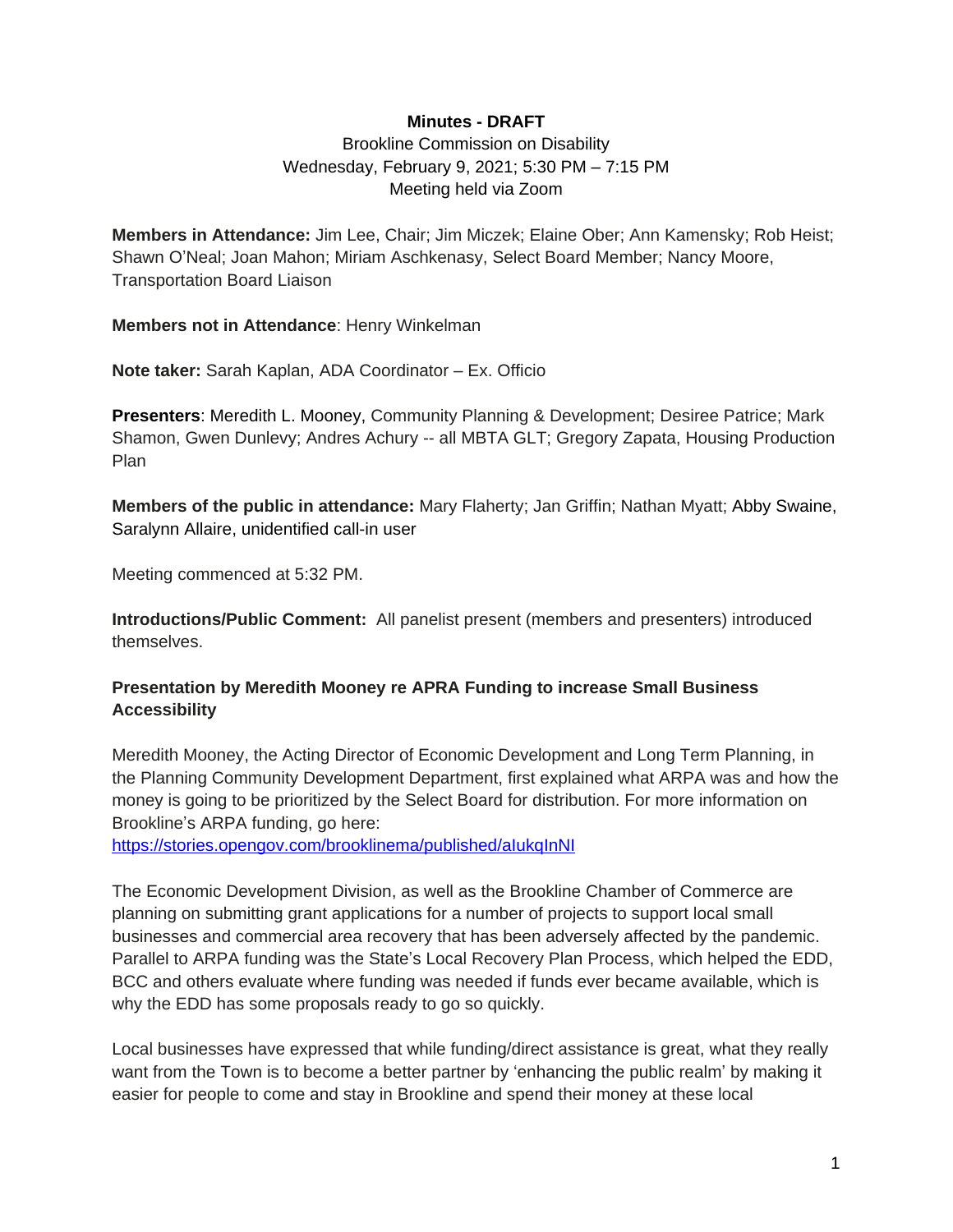businesses. As such, Meredith is bringing two proposals that focus on increasing access and accessibility in Brookline's commercial areas to the attention of the Commission:

- 1. Expanding the Outdoor Dining Program by providing a grant to restaurants to make their outdoor seating decking accessible. One of the requirements to receive the grant would be for the restaurant to complete the Access & Inclusion for Local Business presentation that was developed by the ADA Coordinator with the Commission's feedback.
- 2. Expanding funding for the Town's Façade Loan Program. The current program is underutilized. For more information about that program (in its current form), go here: [https://www.brooklinema.gov/1564/Facade-Loan-Program.](https://www.brooklinema.gov/1564/Facade-Loan-Program) More funding may allow for enhancements to the program and make it more likely businesses would use it.

Commission members and members of the public asked questions about how the Façade Loan Program worked. It was also asked if businesses are asking for funding to assist with making their outdoor seating more accessible – Meredith says that the grant program is an idea, they don't currently have funding for it, but anticipate that restaurants would utilize it. The platforms are attractive to many businesses, but often out of reach financially.

Meredith was seeking support from the Commission in development of these ARPA applications, but did not want to pressure them since she did not have the ARPA applications for their review as of yet.

 **Action**: The Commission wanted to see the applications before they voted on whether or not to support them. Meredith will send the applications to the ADA Coordinator and this issue will be discussed at the next meeting.

# **Presentation by MBTA GLT Team re: Beacon St. Pedestrian Crossing Improvements; Hawes St., and St. Paul's Street Eastbound**

The two crossings being presented to the Commission are linked to the Hawes St and St. Paul Street stops, but will enhance accessibility for all who use the crossings. The GLT Team has developed a solution that would rely on improvements to the roadway surface.

The Team evaluated the crossings and determined that the crossings can be brought into compliance by reworking the curb ramps and modifying the roadway surface. Slopes in both directions need to be improved in order to make the crossings compliant. The design is trying to achieve a 1.5% slope (currently it is at about 14% slope). Currently the curb ramp between the trolley tracks and the street very narrow, and the tracks are much higher than the road, so the GLT has proposed a solution which calls for raising the roadway elevations at these crossings. Both crossings have the same issues and the proposed solution is the same for both crossings. The proposal will not change the lane widths or traffic operations in the area.

The GLT Team showed an animation explaining the current issues and the proposed solution.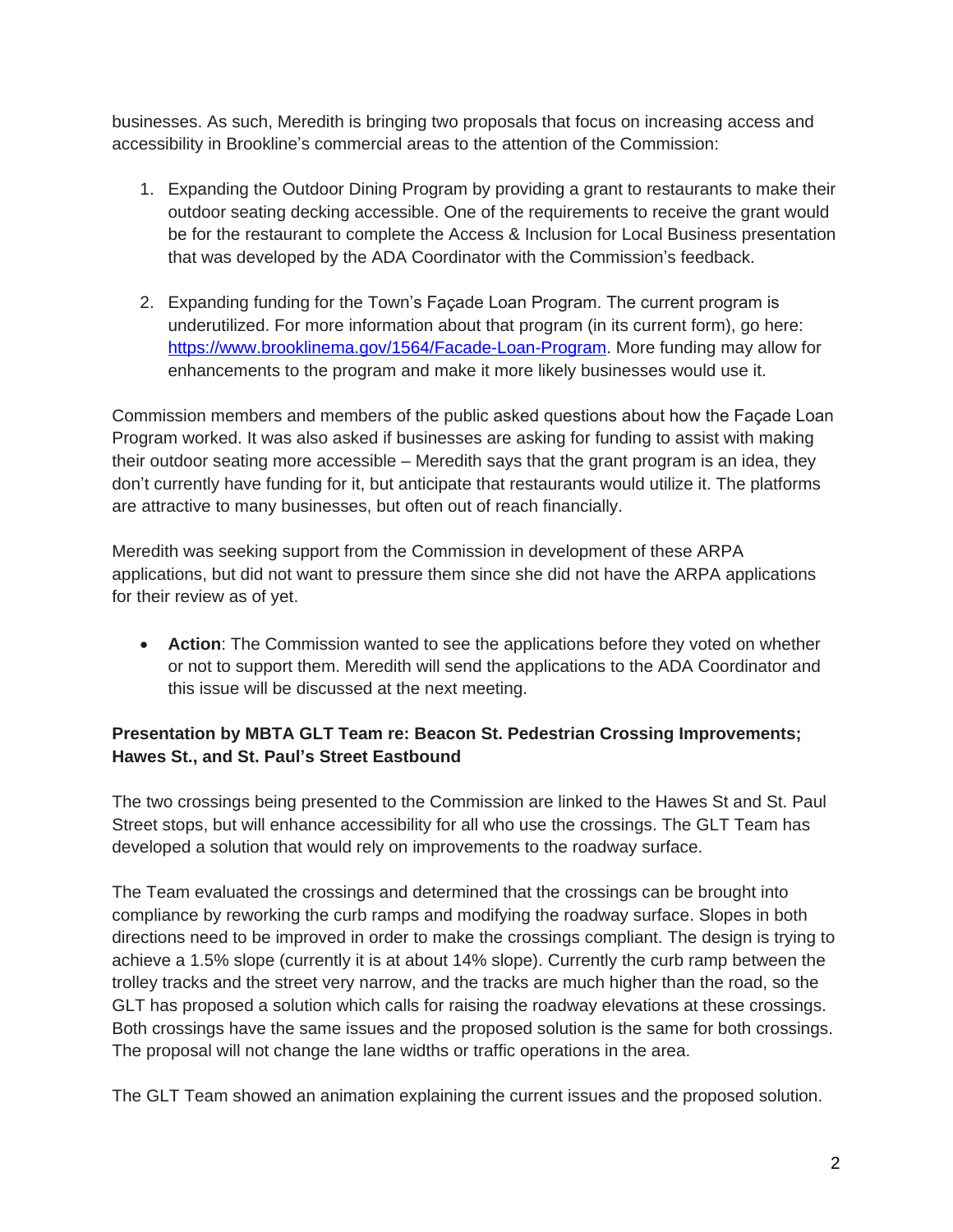Design considerations include: create a smooth transition to Reverse Crown (RC) with proper run-off length; carry RC across the intersection; raise curbs; check surface drainage, remove and replace loop detectors and signal posts. In February/March, the GLT will work with Town Staff to finalize construction details, and both traffic and pedestrian management plans. In April/May they will engage a contractor, start construction – the construction effort should be completed in three weeks. The Green Line will remain open during construction and it is the GLT Team's goal to be completed with the project by early Spring 2022.

Miriam asked who pays for the project – the MBTA is responsible for cost for this construction. She also asked about maintenance plans – the GLT shares maintenance responsibility with the Town. The double Crown will make it easier for a snow plow to plow the road in these areas. Clearance of snow at the MBTA stops is the MBTAs responsibility.

Rob pointed out that neither Green Line T-stop is accessible; the GLT conceded this point. Increasing Green Line access is a longer-term project, but addressing the street level issues will increase access on the street level.

Abby asked about storm water drainage issues and the Team has identified this issue as something they will need to look at with DPW.

 **Vote**: Jim Lee made a motion to support this project as proposed. Rob seconds the motion. A roll call vote was taken. All members present voted in favor of the motion. **Motion carried, 8-0-0.**

**Presentation by Gregory Zapata on the Housing Production Plan:** Gregory is with the Bartlett Planning Group, LLC and that organization has been hired as a consultant to develop the Housing Production Plan (HPP). The last HPP was developed in 2016 and by law it has to be updated every five years.

The HPP is currently in the Needs Assessment stage. Gregory has already met with the ADA Coordinator and Sean O'Neal to discuss housing issues. The first Community Engagement Forum was held on January 26, 2022. It was well attended by a variety of community members. The next Community Engagement Forum will be held on February 26, 2022. A third will be held on April 6, 2022.

Gregory came before the Commission tonight to hear what barriers exist re: housing in Brookline. If you wish to reach him directly, you can email him at [gregory@barrettplanningllc.com](mailto:gregory@barrettplanningllc.com).

Shawn spoke about her experience being left in her BHA apartment during a fire. She feels that the fires are getting increasing more frequent and worse and she feels that the current fire safety plan to be insufficient. Jim Lee also stressed the importance of an inclusive evacuation plans for all residents.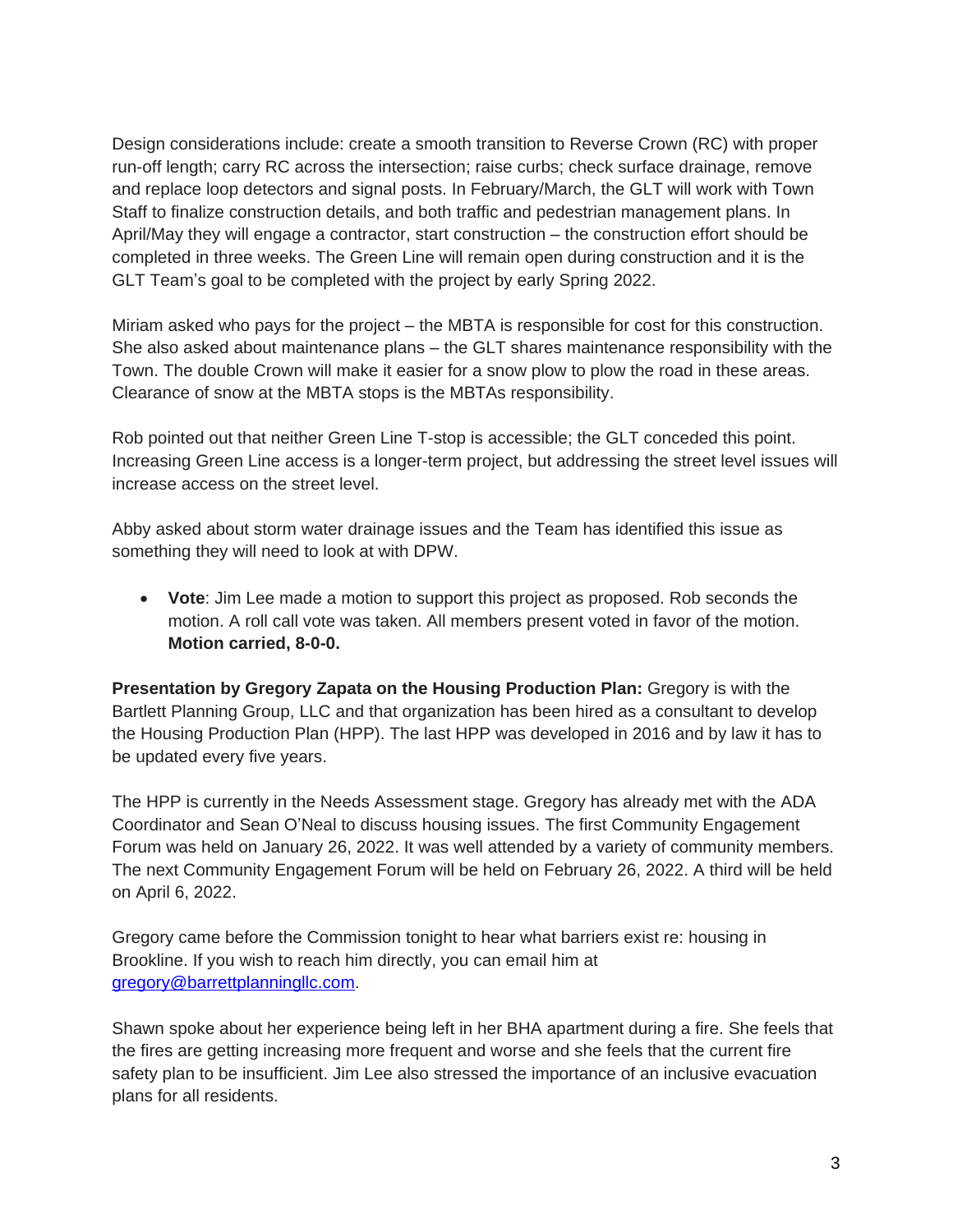Elaine Ober asked how the HPP is implemented. This is beyond the scope of Bartlett Planning LLC, but Town Meeting could use the HPP to draft Warrant Articles.

Saralynn spoke about the cost barrier in Brookline is typically even higher for people with disabilities (many of whom have lower income). Saralynn also spoke about the importance of accessible parking near your home for some people with disabilities.

Abby pointed out the similarities between seniors and people with disabilities, both functionally and financially. She thinks there is an extra focus on senior needs in Town, but feels housing stock, especially accessible housing should be built with more people in mind, especially now that many people want to age in place. She wants to focus on Universal Design Principles to address a broad range of needs.

Jim Lee talked about the importance of outdoor space – balconies and communal space. Rob stressed the importance of following the ADA.

 **Actions**: Gregory sent the ADA Coordinator a link to a survey and his email to send to the members. Jim Lee asked him to return in the future to discuss potential locations of new housing stock. Survey link: tinyurl.com/BrooklineHPPSurvey

### **Review of the December 2022 minutes:**

 **Vote**: Rob found two typos, which was corrected. Jim M made a motion to accept the minutes as amended. Miriam seconded. A roll call vote was taken. All members present voted in favor of the motion. **Motion carried, 8-0-0.**

**Variances:** None.

## **Old Business - None**

#### **New Business**

**ADA Transition Plan 2022-2023:** It is time to draft another ADA Transition Plan. It was last drafted in 2017 before the current ADA Coordinator worked for the Town. The ADA Coordinator Plans to reach out to all Departments in March and begin setting up meetings. Physical inspections will be postponed. The ADA Coordinator is interested in focusing on helping departments increase access in their virtual interactions with residents and in Public Meetings. She needs a member of Commission to be present in all meetings with departments.

 **Action**: Shawn volunteered to help lead this effort, but all members are willing to assist if available. The ADA Coordinator will begin outreach in March.